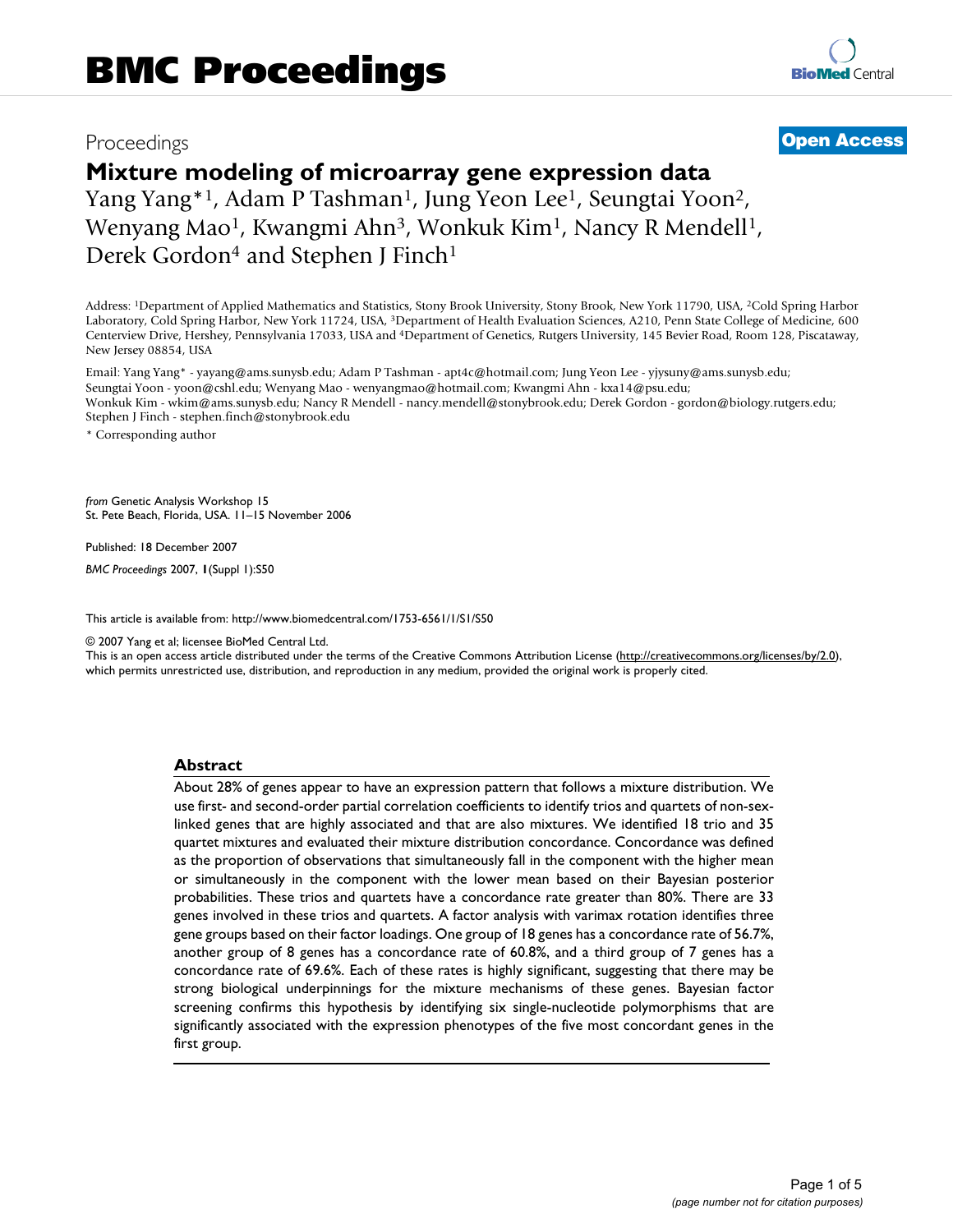#### **Background**

McLachlan et al. [1] introduced a mixture analysis approach to the clustering of microarray expression data, in particular, of tissue samples on a very large number of genes. Maclean et al. [2] developed the SKUMIX algorithm, which can test whether a mixture model fits the genetic data with skewness removed by Box-Cox transformation [3], and then used a likelihood-ratio test (LRT) statistic to determine whether the two-component model appears to fit the data better than the single-component model. Given the high degree of correlation among the gene expression variables, Simon's work [4] suggests that one use first- and second-order partial correlation coefficients to find trios and quartets of genes that have high degrees of "explanation." Here we focus on trios and quartets comprising only non-sex-linked genes that appear to follow a mixture distribution to explore the associations of these mixing mechanisms. For example, if there is one common mixture mechanism governing all of the genes in a set, then the fraction of subjects simultaneously falling in the same mixing component of these genes would be high. We then use varimax factor anlaysis [5,6] to see whether we can identify more than four genes operating under a common mixing mechanism. One confirmation that the common mixture mechanism has biological importance would be to identify genetic relationships between a subject's single-nucleotide polymorphism (SNP) genotypes and expression phenotypes. Bayesian factor screening (BFS) [7] is one statistical strategy proposed to identify these relations. In this paper, the mixture model-based approach with extended SKUMIX algorithm, partial correlation analysis, factor analysis, and BFS are systematically combined to analyze the Problem 1 data set in Genetic Analysis Workshop 15 (GAW15) [8,9].

#### **Methods**

#### *Box-Cox family of transformations*

Given the expression intensities  $x_{1,j}$ ,  $x_{2,j}$ , ...,  $x_{n,j}$  (n = 194) for the  $j<sup>th</sup>(j = 1, 2,..., 3554)$  gene, the Box-Cox family [3] transforming  $x_j = (x_{1, j}, x_{2, j}, ..., x_{n, j})$  to  $x_j^{(p_j)} = (x_{1,j}^{(p_j)}, x_{2,j}^{(p_j)},...,x_{n,j}^{(p_j)})$  with power parameter  $p_j$  is: *j p j p n j*  $p_j (p_j) = p_j (p_j) p_j (p_j)$   $p_j (p_j)$ ,  $(p_i)$ ,  $(p_i)$  $=(x_{1,j}^{(p_j)},x_{2,j}^{(p_j)},...,x_{n,j}^{(p_j)})$ 

$$
x_j^{(p_j)} = \begin{cases} (x_j^{p_j} - 1) / p_j, & p_j \neq 0 \\ ln(x_j), & p_j = 0 \end{cases}.
$$

The expression intensities transformed here are the original observations rather than the  $log<sub>2</sub>$  values reported in the data set. The 0.3-power transformation is the transformation that maximizes the probability plot correlation coefficient (PPC, see Filliben [10]) for the greatest number of genes.

#### *Mixture analysis using Gaussian mixture model*

The SKUMIX algorithm is extended in our mixture analysis. First, we applied the Box-Cox family of power transformations without the scale parameter (see Eq. (1)). Second, we considered a wider interval [0, 1.5] than the one recommended by Maclean et al. [2] for selecting the optimal power parameter. Third, as suggested by Ning et al. [11], we used 6.9 as the 0.05 critical value for LRT of "a single component distribution" vs. "a mixture distribution of two components."

#### *Partial correlation analysis*

We calculate the Pearson product moment correlation coefficients  $r_{ij} = r(x_i, x_j)$ , first-order partial correlations  $r_{ij,k}$  $= r(x_i, x_j|x_k)$  and second-order partial correlation coefficients  $r_{ij,kl} = r(x_i, x_j | x_k, x_l)$  [12] for expression phenotype variables whose values are the 0.3-power Box-Cox transformed expressions. The partial correlation criteria are:

$$
T: |r(x_i, x_j)| > 0.8 \text{ and } r_{ij}^2 - r_{ij,k}^2 > 0.63 \text{ for } i \neq j \neq k
$$
  

$$
: |r_{ij}| > 0.8, r_{ij}^2 - r_{ij,k}^2 > 0.63, r_{ij}^2 - r_{ij,k}^2 < 0.63, \text{ and } r_{ij}^2 - r_{ij,l}^2 < 0.63 \text{ for } i \neq j \neq k \neq l
$$

The last two inequalities in criterion Q reduce redundancy by removing quartets built on trios. We identify trios of expression phenotype variables  $(x_i, x_j, x_k)$  that meet criterion T and quartets  $(x_i, x_j, x_k, x_l)$  that meet criterion Q.

#### *Measure of common mixing mechanism*

When a gene expression variable appeared to be a mixture, we fit a mixture of two Gaussian components with equal variance using MCLUST [13] and classified each subject into the component with the largest Bayesian posterior probability [14]. We called the component with estimated probability less than 0.5 the "uncommon component" and the other one the "common component." The *concordance rate* (*C*) in a gene set is the ratio of subjects that simultaneously fall into the uncommon or the common components for all the genes in the set. A value of *C* close to 1 suggests a common mixture mechanism. We selected genes in a trio or quartet with  $C \geq 80\%$  for the factor analysis. Fleiss' statistic  $\kappa$  [15] was used to assess agreement. A value of  $\kappa > 0.75$  indicated excellent agreement, while  $\kappa$  < 0.40 indicated poor agreement [16].

#### *Factor analysis*

Each gene expression variable that appeared to be a mixture and was present in one or more trios or quartets was included in a factor analysis using varimax rotation.

#### *Bayesian factor screening*

We used BFS [7,17] to identify SNPs significantly associated with expressions of the genes from the factor analysis.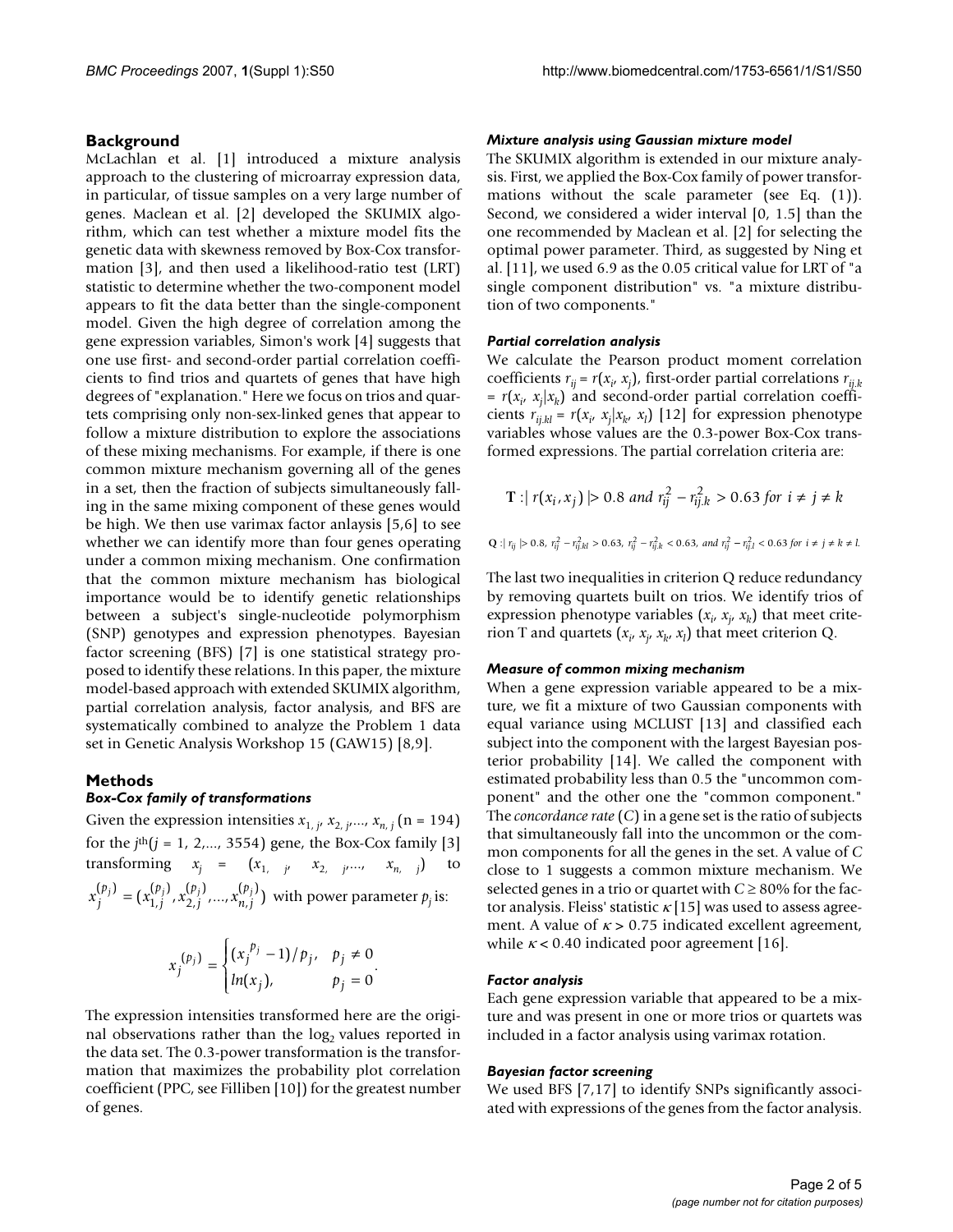We only considered the regression model with secondorder interactions:

$$
\gamma = \alpha + \sum_{j=1}^{S} \beta_j x_j + \sum_{i < j} \beta_{ij} x_i x_j + \varepsilon,
$$

where the values of  $x_1$ ,  $x_2$ , ...,  $x_S$  are recoded genotypes (1) for minor homozygotes, 2 for heterozygotes, 3 for major homozygotes, and -2 for missing data) of *S* (2682) consistent and informative SNPs that may have linear main effects and/or interaction effects on the gene expression variable *γ*. Let *γ* be the indicator vector such that  $\gamma_j = 0$  if  $\beta_j$ = 0 and  $\beta_{ij}$  = 0 for all  $i \neq j$ , and  $\gamma_i$  = 1 if otherwise. Then a model (or an element) in the model space can be represented by a binary vector  $\gamma = (\gamma_1, \gamma_2, ..., \gamma_S)$  that ranges from  $\gamma^{(1)} = (0, 0, \ldots, 0)$  to  $\gamma^{(2^S)} = (1, 1, \ldots, 1)$ , with the model size defined as  $m = \sum_{j=1}^{S} \gamma_j \in [0, S]$  . In our study, we set the model size *m* = 6, the chain length *CL* = 200,000, and the magnitude of the effect relative to the experimental noise  $\lambda$  = 1.5. We use the Java program developed by Yoon [17] to find the optimal model from the model subspace consisting of  $C_6^{2,682}$  = 5.14 × 10<sup>17</sup> elements. The output gives an estimate of each SNP's marginal posterior probability (MPP) of appearing in the 200,000 selected models. An MPP close to 1 suggests that the SNP is an important factor (either as a main effect or as one of two terms in an interaction) for the gene expression variable.

#### **Results**

Of the 3554 gene expressions analyzed, 2561 appear to follow a normal distribution. After a Box-Cox transformation to maximize the PPC, 659 give evidence of being a mixture with two components, and 334 appear to have three components. Figure 1 contains the histogram of the 0.3-power Box-Cox transformed expressions of TUBG1 that appears to follow a mixture of two components. The left component is the uncommon one, with estimated proportion 15.7% and estimated mean of 19.9. The right component is the common one, with estimated proportion 84.3% and estimated mean of 26.1.

We find 233 trios containing 54 genes that meet criterion T, and 115,840 quartets containing 3554 genes that meet criterion Q. Of the 233 trios, 88 include only mixture distributions (involving a total of 29 genes). Of the 115,840 quartets, 7342 include only mixture distributions (involving a total of 902 genes). A number of trios and quartets contain only sex-linked genes. When we exclude these sexlinked gene sets, there are 18 trios and 35 quartets with a



Figure I Histogram of the 0.3-power Box-Cox transformed *TUBG1*.

value of  $C \ge 80\%$ . These trios and quartets contain 33 non-sex-linked genes in total.

One example is the quartet containing HNRPAB, PSMD2, TUBG1, and AHSA1. Each of these genes appears to be a mixture with very small *p*-value; Figure 1 is the histogram of the 0.3-power transformed expressions of TUBG1. The correlation between PSMD2 and HNRPAB (using the 0.3 power transformed expressions) is 0.825, and the partial correlation between PSMD2 and HNRPAB controlling for TUBG1 and AHSA1 is 0.094. Table 1 is the four-way contingency table in which each subject is classified by the Bayesian posterior probability into the common or uncommon component. The *C* value for this set of genes is 83.50%. Specifically, 136 of 194 subjects are simultaneously common and 26 are simultaneously uncommon in these four genes so that 162 of 194 subjects (that is, 83.50%) are concordant. There are, respectively, 14  $(1+6+7)$  and 9  $(6+3)$  additional subjects that fall into the common and uncommon components of three genes out of the four, suggesting a larger concordance rate for smaller gene sets.

A factor analysis on the 0.3-power transformed gene expression levels of the 33 non-sex-linked genes identifies three factor groups. As listed in Table 2, Factor 1 appears to consist of 18 genes, Factor 2 appears to consist of 8 genes, and Factor 3 appears to consist of 7 genes. A trio with a high value of *C* contains genes from Factor 2 or from Factor 3. A quartet with a high value of *C* contained all genes either from Factor 1 or from Factor 3.

We then examined whether the genes in each factor group follow a common mixture mechanism. In each factor group, we started with the pair of genes that have the high-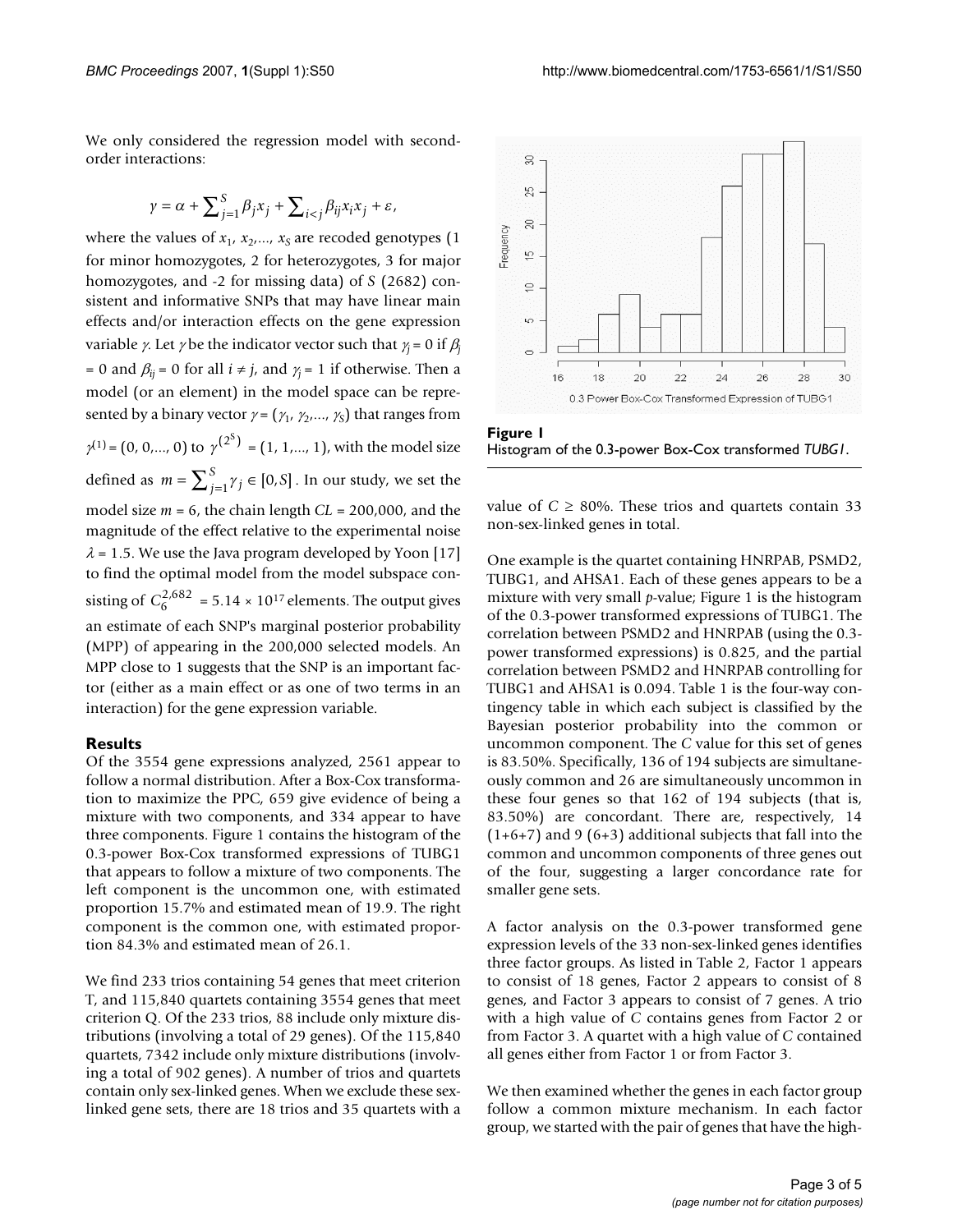| Subjects Classified into Common or Uncommon Components |                        |                      |        |          |          |          |  |
|--------------------------------------------------------|------------------------|----------------------|--------|----------|----------|----------|--|
| $TUBGI\downarrow$                                      | $A$ HSA $I \downarrow$ | $PSMD2 \rightarrow$  |        | Common   | Uncommon |          |  |
|                                                        |                        | $HNRPAB \rightarrow$ | Common | Uncommon | Common   | Uncommon |  |
| Common                                                 | Common                 |                      | 136    | 6        |          |          |  |
|                                                        | Uncommon               |                      |        |          |          | o        |  |
| Uncommon                                               | Common                 |                      |        | 0        |          |          |  |
|                                                        | Uncommon               |                      |        |          | 0        | 26       |  |

#### **Table 1: Contingency table for** *TUBG1***,** *AHSA1***,** *PSMD2***, and** *HNRPAB*

est *C* value and added the gene from the factor group that least reduces *C*. For example, the first two genes  $A_1$  =  ${AHSA1, ELAC2}$  have the largest *C* = 94.85%, with  $\kappa$  = 0.8257. The gene *CCT3* had the least reduction in *C* value of the 16 genes remaining in Factor 1. We include genes from Factor 1 sequentially until we got the final gene group  $A_{17} = A_{16} \cup \{SOD1\}$  with  $C = 56.70\%$  and  $\kappa =$ 0.6440. For this factor group, the reduction in *C* value with adding one gene to the set ranges from 1% to 3%. Similar results hold for Factor groups 2 and 3.

We extended the mixture analysis with BFS applied to the five most concordant genes in Group 1 (*AHSA*1, *ELAC*2, *CCT*3, *TUBG1*, and *TACC*3, with *C* > 85% and <sup>κ</sup> > 0.75). For each of these genes, BFS identifies six SNPs that have very large MPPs, as shown in Table 3.

#### **Conclusion**

About 28% of genes from GAW15 Problem 1 appear to follow a two- or threecomponent mixture distribution. Important structural relations seem to be partially disentangled using first- and second-order partial correlation matrices. These partial correlation coefficients can be effectively used to identify trios and quartets of genes that have a more complex structure. There are 18 trios and 35 quartets in which the genes are all non-sex-linked but follow a common mixture distribution with  $C \ge 80\%$ . That is, the underlying mixture mechanisms of these genes appear to be highly associated. This pattern of association appears to involve a large number of genes. A computational strategy using the varimax rotation in a factor analysis finds a group of 18 genes with *C* = 56.7%, another group of 9 genes with *C* = 60.8%, and a third group of 7 genes with *C* = 69.6%. The R package MIXMECH that has been developed here for

#### **Table 2: Concordance rate (***C***) for sets of genes selected from factors**

| Seq          | Factor I                          |       |                           | Factor 2                           |           |           | Factor 3                     |           |                           |
|--------------|-----------------------------------|-------|---------------------------|------------------------------------|-----------|-----------|------------------------------|-----------|---------------------------|
|              | Gene                              | C(%)  | $\boldsymbol{\mathit{K}}$ | Gene                               | C(%)      | $\kappa$  | Gene                         | $C(\%)$   | $\boldsymbol{\mathit{K}}$ |
|              | AHSAI,<br>ELAC <sub>2</sub>       | 94.85 | 0.8257                    | <b>RPL32,</b><br>RPS <sub>18</sub> | 92.78     | 0.8278    | PRKARIA,<br>ST <sub>13</sub> | 93.30     | 0.8609                    |
| 2            | CCT <sub>3</sub>                  | 90.72 | 0.7773                    | RPS <sub>15</sub>                  | 87.63     | 0.8104    | MATR3                        | 86.08     | 0.8117                    |
| 3            | <b>TUBG1</b>                      | 88.66 | 0.7663                    | RPS <sub>28</sub>                  | 81.96     | 0.7701    | PPMIB                        | 80.93     | 0.7934                    |
| 4            | TACC3                             | 85.57 | 0.7555                    | RPS10 <sup>a</sup>                 | 76.29     | 0.7081    | PDCD <sub>10</sub>           | 77.84     | 0.7825                    |
| 5            | NDUFS <sub>6</sub>                | 82.99 | 0.7495                    | RPS <sub>19</sub>                  | 72.68     | 0.6677    | SF3B1                        | 73.71     | 0.7684                    |
| 6            | CDC45L                            | 80.41 | 0.7273                    | B <sub>2</sub> M                   | 68.56     | 0.6340    | G3BP2                        | 69.59     | 0.7521                    |
|              | DHX9                              | 77.84 | 0.7216                    | RPS10b                             | 64.43     | 0.5578    | <b>NA</b>                    | <b>NA</b> | <b>NA</b>                 |
| 8            | <b>FENI</b>                       | 75.26 | 0.7096                    | <b>PABPC1</b>                      | 60.82     | 0.5510    | <b>NA</b>                    | <b>NA</b> | <b>NA</b>                 |
| 9            | <b>HNRPAB</b>                     | 73.71 | 0.7070                    | <b>NA</b>                          | <b>NA</b> | <b>NA</b> | <b>NA</b>                    | <b>NA</b> | <b>NA</b>                 |
| 10           | PSMD <sub>2</sub>                 | 72.16 | 0.7034                    | <b>NA</b>                          | <b>NA</b> | NA        | <b>NA</b>                    | <b>NA</b> | <b>NA</b>                 |
| $\mathbf{H}$ | <b>CSEIL</b>                      | 70.10 | 0.6931                    | <b>NA</b>                          | <b>NA</b> | <b>NA</b> | <b>NA</b>                    | NA.       | <b>NA</b>                 |
| $ 2\rangle$  | C <sub>20</sub> orf <sub>24</sub> | 67.53 | 0.6800                    | <b>NA</b>                          | <b>NA</b> | <b>NA</b> | <b>NA</b>                    | <b>NA</b> | <b>NA</b>                 |
| 13           | TV                                | 65.46 | 0.6755                    | <b>NA</b>                          | <b>NA</b> | <b>NA</b> | <b>NA</b>                    | <b>NA</b> | <b>NA</b>                 |
| 4            | LANCL <sub>2</sub>                | 63.92 | 0.6662                    | <b>NA</b>                          | <b>NA</b> | NA        | <b>NA</b>                    | <b>NA</b> | <b>NA</b>                 |
| 15           | TSTA3                             | 62.37 | 0.6572                    | <b>NA</b>                          | <b>NA</b> | <b>NA</b> | <b>NA</b>                    | <b>NA</b> | <b>NA</b>                 |
| 16           | CCT7                              | 59.79 | 0.6514                    | <b>NA</b>                          | <b>NA</b> | NA        | <b>NA</b>                    | <b>NA</b> | <b>NA</b>                 |
| 17           | SODI                              | 56.70 | 0.6440                    | <b>NA</b>                          | <b>NA</b> | NA        | <b>NA</b>                    | <b>NA</b> | <b>NA</b>                 |

aMeasured on probe set 200095\_x\_at

bMeasured on probe set 200817\_x\_at